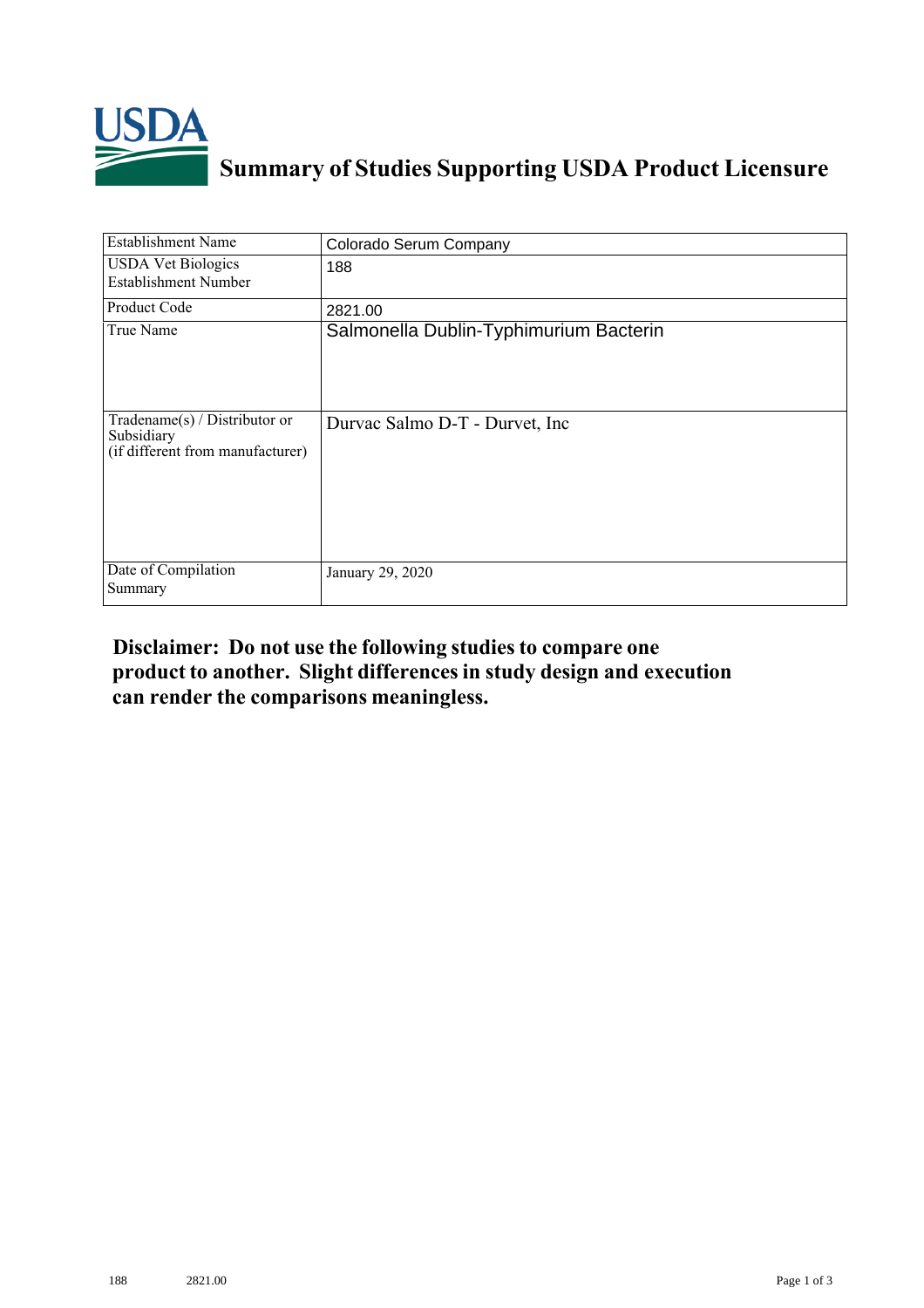| <b>Study Type</b>              | Efficacy                                                          |
|--------------------------------|-------------------------------------------------------------------|
| <b>Pertaining to</b>           | Salmonella Dublin, Salmonella Typhimurium                         |
| <b>Study Purpose</b>           | To demonstrate effectiveness against Salmonella Dublin and        |
|                                | Salmonella Typhimurium                                            |
| <b>Product Administration</b>  |                                                                   |
| <b>Study Animals</b>           | Cattle                                                            |
| <b>Challenge Description</b>   |                                                                   |
| <b>Interval observed after</b> |                                                                   |
| challenge                      |                                                                   |
| <b>Results</b>                 | Study data were evaluated by USDA-APHIS prior to product          |
|                                | licensure and met regulatory standards for acceptance at the time |
|                                | of submission. No data are published because this study was       |
|                                | submitted to USDA-APHIS prior to January 1, 2007, and APHIS       |
|                                | only requires publication of data submitted after that date.      |
| <b>USDA Approval Date</b>      | August 2, 1982                                                    |